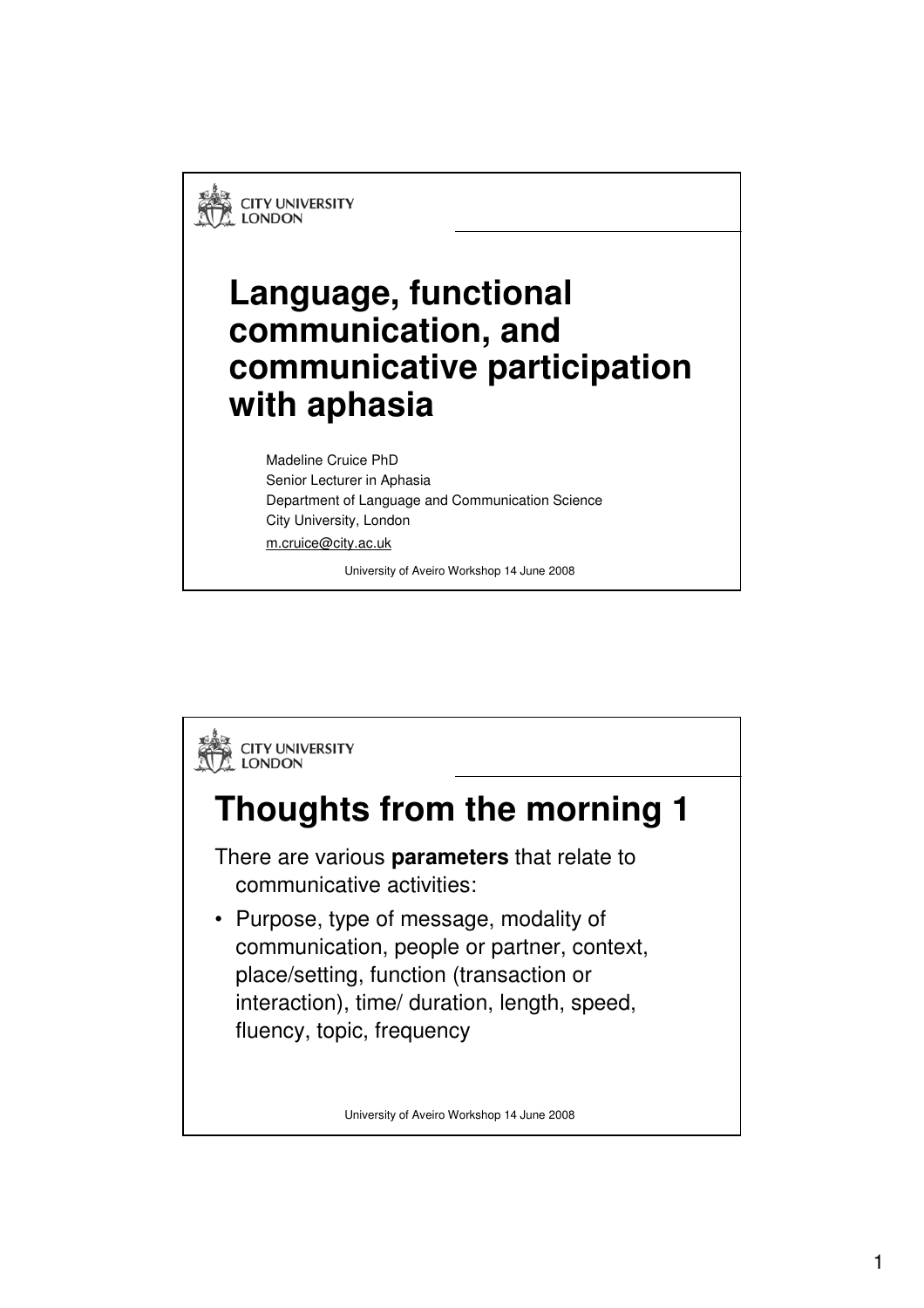

University of Aveiro Workshop 14 June 2008

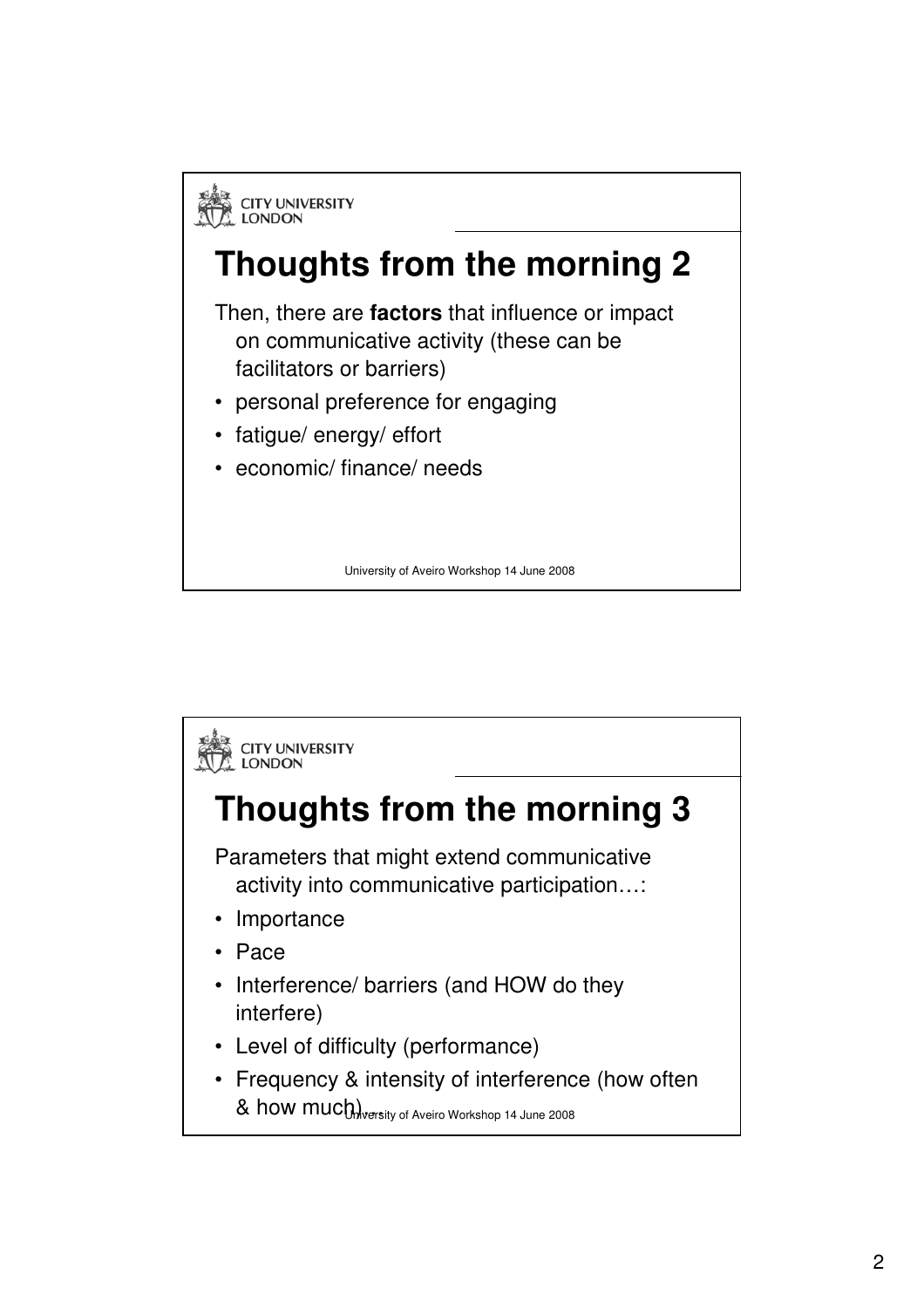